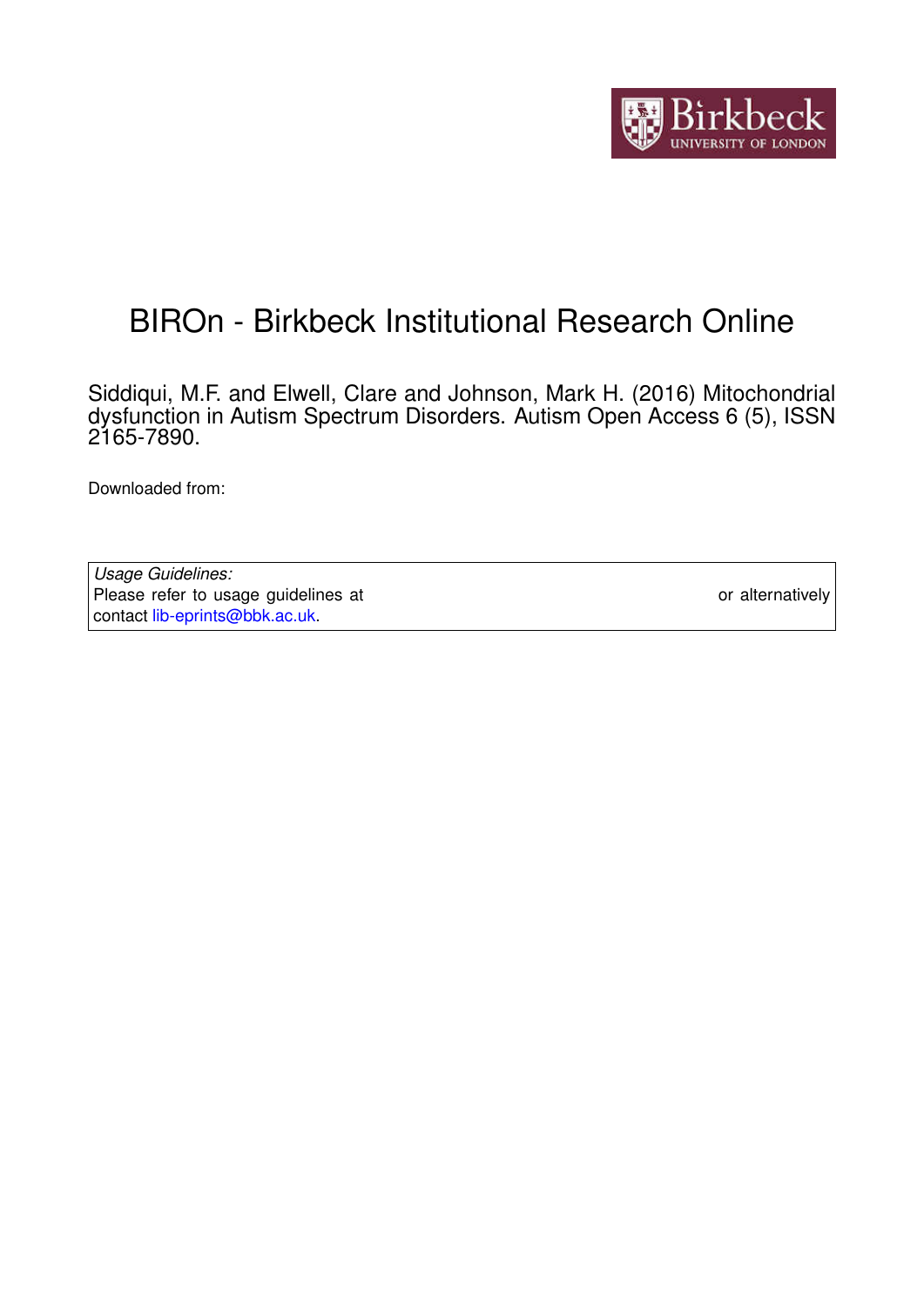

# Mitochondrial Dysfunction in Autism Spectrum Disorders

**Maheen F Siddiqui**1\***, Clare Elwell**<sup>2</sup>  **and Mark H Johnson**<sup>1</sup>

*<sup>1</sup>Centre for Brain and Cognitive Development, Birkbeck College, London, UK*

*<sup>2</sup>Medical Physics and Biomedical Engineering, University College London, London, UK*

\***Corresponding author:** Siddiqui MF, Centre for Brain and Cognitive Development, Birkbeck College, London, United Kingdom, E-mail: maheen.faisal.14@ucl.ac.uk

**Received date:** July 26, 2016; **Accepted date:** September 20, 2016; **Published date:** September 27, 2016

**Copyright: ©** 2016 Siddiqui MF, et al. This is an open-access article distributed under the terms of the Creative Commons Attribution License, which permits unrestricted use, distribution and reproduction in any medium, provided the original author and source are credited.

#### **Abstract**

Autism spectrum disorders (ASD) are classified as neurodevelopmental disorders characterised by diminished social communication and interaction. Recently, evidence has accrued that a significant proportion of individuals with autism have concomitant diseases such as mitochondrial disease and abnormalities of energy generation. This has therefore led to the hypothesis that autism may be linked to mitochondrial dysfunction. We review such studies reporting decreased activity of mitochondrial electron transport chain (ETC) complexes and reduced gene expression of mitochondrial genes, in particular genes of respiratory chain complexes, in individuals with autism. Overall, the findings support the hypothesis that there is an association of ASD with impaired mitochondrial function; however, many of the studies have small sample sizes and there is variability in the techniques utilised. There is therefore a vital need to utilise novel imaging techniques, such as near-infrared spectroscopy, that will allow noninvasive measurement of metabolic markers for neuronal activity such as cytochrome c oxidase, in order to better establish the link between autism and mitochondrial dysfunction.

**Keywords:** Autism; Mitochondrial dysfunction; Mitochondrial health; Energy metabolism; Electron transport chain; Mitochondrial deficiency

mechanisms of energy generation, with particular reference to those biochemical pathways discussed in the studies reviewed.

#### **Introduction**

Autism spectrum disorders (ASD) are classified as a group of neurodevelopmental disorders which include autistic disorder, Asperger's syndrome, pervasive developmental disorder and childhood disintegrative disorder. ASD is diagnosed on the basis of behavioural observations such as impaired social interaction, diminished verbal and non-verbal communication and repetitive behaviours [1]. ASD is characterised through certain behavioural and cognitive features which are primarily thought to be a result of atypical development of the brain itself. Over recent years however, there is increasing evidence indicating that a significant proportion of the ASD population have implicating comorbidities such as mitochondrial dysfunction, oxidative stress, gastrointestinal abnormalities and abnormalities in regulation of the immune system [2]. In this context, autism may involve, or be a result of, systemic physiological abnormalities rather than entirely being a neurodevelopmental disorder.

The initial hypothesis associating ASD with an underlying comorbidity such as mitochondrial dysfunction was made by Coleman and Blass in 1985, who hypothesised that individuals with ASD can have "abnormal carbohydrate metabolism" [3]. Later on, Lombard made a similar proposition in 1998 [4] suggesting that "autism may be a disorder of atypical mitochondrial function". Since then, there have been an increasing number of research and clinical studies involving individuals with ASD and there is mounting evidence linking mitochondrial dysfunction to ASD. We review the major findings from studies that present evidence of mitochondrial dysfunction in ASD. Prior to this, the reader is presented with a brief overview of the mitochondria, mitochondrial genome, and the mitochondrial

# **Mitochondrial Function**

Mitochondria are cellular organelles that play a vital role in ensuring the proper functioning of cells [5]. As the site of energy generation, they are deemed the "powerhouse" of the cell and are responsible for providing cells with energy to function. Mitochondria are especially important in areas of high energy demand such as the brain where neuronal cells utilise an estimated 4.7 billion ATP per second [6]. ATP generation takes place through three major processes; glycolysis which takes place in the cytosol, tricarboxylic acid (TCA) cycle in the mitochondrial matrix and the electron transport chain (ETC) in the inner mitochondrial membrane. In the first step of glycolysis, glucose is broken down into pyruvate. Pyruvate then enters the mitochondrial matrix where it is converted to the key intermediate enzyme acetyl-CoA which is further used in the TCA cycle to reduce electron carriers nicotinamide adenine dinucleotide (NAD) or NADH in its reduced form and flavin adenine dinucleotide (FAD) or FADH2 in its reduced form. Нese high-energy electron carriers are then transported to the inner mitochondrial membrane for the final stage known as oxidative phosphorylation which takes place at the site of the electron transport chain (ETC), in the inner mitochondrial membrane. The respiratory chain comprises of different components, which include five enzyme complexes I-V as well as two electron carriers; ubiquinone and cytochrome c [2]. During this process, an initial donation of electrons is made by the carriers NADH and FADH2 to complexes I and II, respectively. Нese electrons are then passed down through the remaining ETC complexes, down electrochemical gradient to eventually produce ATP. Figure 1 shows the processes through which ATP is generated in the mitochondria.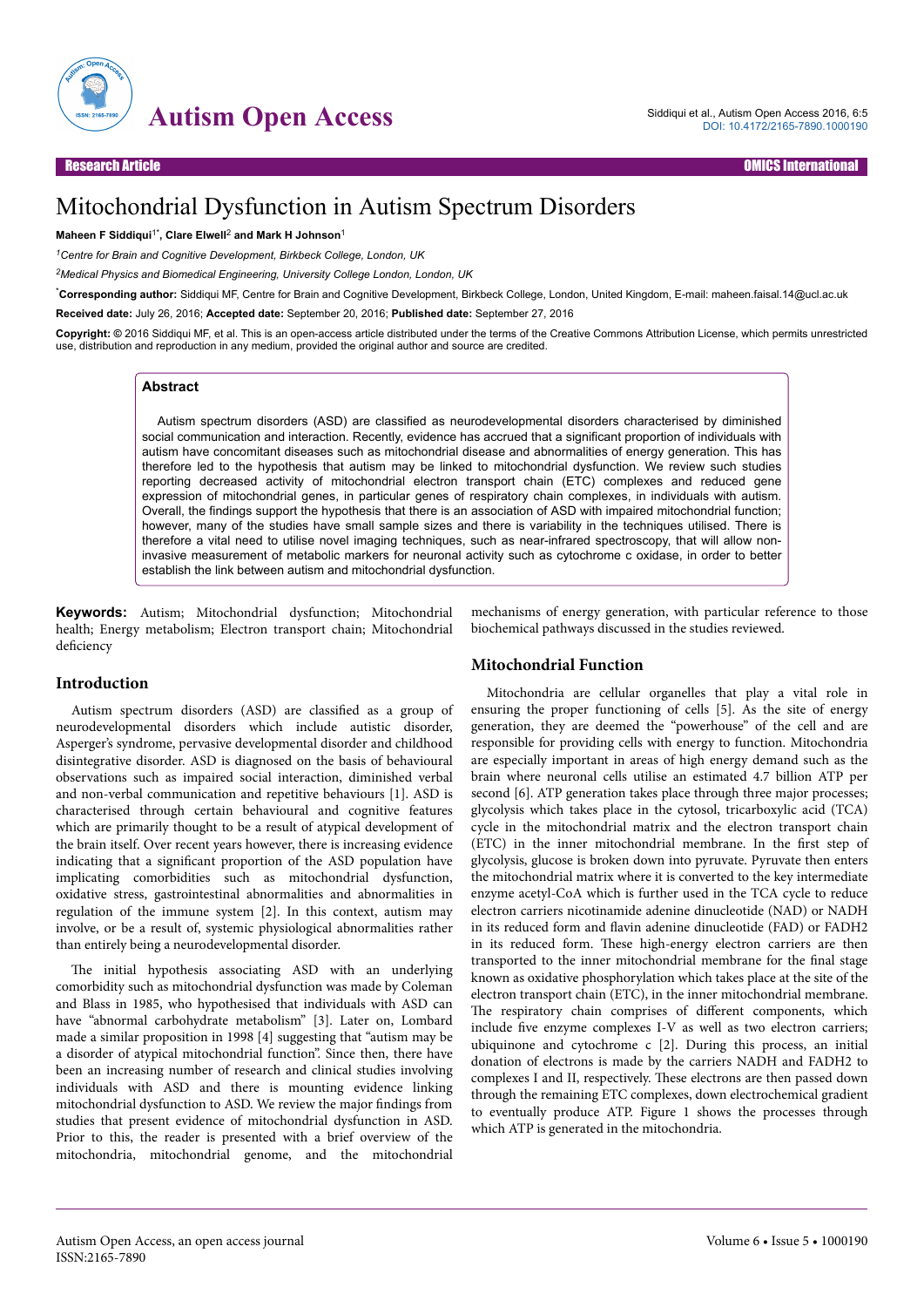**Citation:** Siddiqui MF, Elwell C, Johnson MH (2016) Mitochondrial Dysfunction in Autism Spectrum Disorders. Autism Open Access 6: 190. doi: [10.4172/2165-7890.1000190](http://dx.doi.org/10.4172/2165-7890.1000190)





Figure 1: Processes involved in energy generation and the mitochondrial respiratory chain. "Abbreviations: ADP, adenosine diphosphate; AKA, α-Ketoglutarate; ATP, Adenosine Triphosphate; CoQ, Co-enzyme Q; Cyt C, Cytochrome C; e, electron; FAD, Flavin Adenine Dinucleotide; FADH2, Reduced FAD; H, Hydrogen; LCFA, Long Chain Fatty Acid; MCFA, Medium Chain Fatty Acid; NAD, Nicotinamide Adenine Dinucleotide; NADH, Reduced NAD; OXPHOS, Oxidative Phosphorylation; PDC, Pyruvate Dehydrogenase Complex; SCFA, Short Chain Fatty Acid; TCA, Tricarboxylic Acid; I, complex I; II, complex II; III, complex III; IV, complex IV; V, complex V. The red arrows denote the flow of electrons in the ETC" [2].

In addition to ATP synthesis, the mitochondria also play a number of other important roles. Нese include calcium homeostasis through regulation of Ca2+ signalling, regulation of apoptosis (cell death) and production of reactive oxygen species (ROS) [7]. Нese diverse mitochondrial functions coupled with the importance of the mitochondria in the control of cellular energy demands imply that any form of dysfunction could have serious consequences on the health of an individual and may lead to disease. Mitochondrial disease has already been linked to the pathogenesis of diseases such as and Alzheimer's [8].

Furthermore, mitochondria possess their own genome. Although 99% of mitochondrial proteins are coded for by nuclear DNA [9], the ETC complexes contain subunits that are encoded both by mitochondrial DNA (mtDNA) and nuclear DNA (nDNA) [10]. Нe mitochondrial genome has a total of 37 genes; 13 of which encode for subunits of complexes I and III-V of the ETC and the rest-22 are transfer RNAs (tRNAs) and 2 ribosomal RNAs (rRNAs) [11] the machinery required for translation and transcription of the mitochondrial genes into the ETC subunits. With both the nuclear and mitochondrial genome regulating the gene expression of mitochondrial proteins, mutations in either DNA could lead impaired mitochondrial function as well as abnormalities in the ETC complexes.

# **Mitochondrial Dysfunction in ASD**

Mitochondrial dysfunction can be classified into two types [12]; the first type ("primary dysfunction") refers to the dysfunction that occurs as a result of a mutation in a gene that is directly involved in the ATPgenerating pathway. Нe second type ("secondary dysfunction") refers to the dysfunction occurring due to other genetic, biochemical or metabolic abnormalities and deficiencies that may impair the mitochondria's ability to synthesise ATP. Нese biochemical markers of mitochondrial dysfunction include "lactate, pyruvate, lactate-topyruvate ratio, ubiquinone, alanine, alanine-to-lysine ratio and acylcarnitine", all of which are produced at some stage of respiration [2].

We now review the major findings from studies that present evidence of mitochondrial dysfunction in ASD. Нe findings from the studies include a diverse range of results, some of which include evidence of decreased activity of mitochondrial respiratory chain complexes, evidence of the presence of biomarkers of oxidative stress and mitochondrial dysfunction as well as indication of mtDNA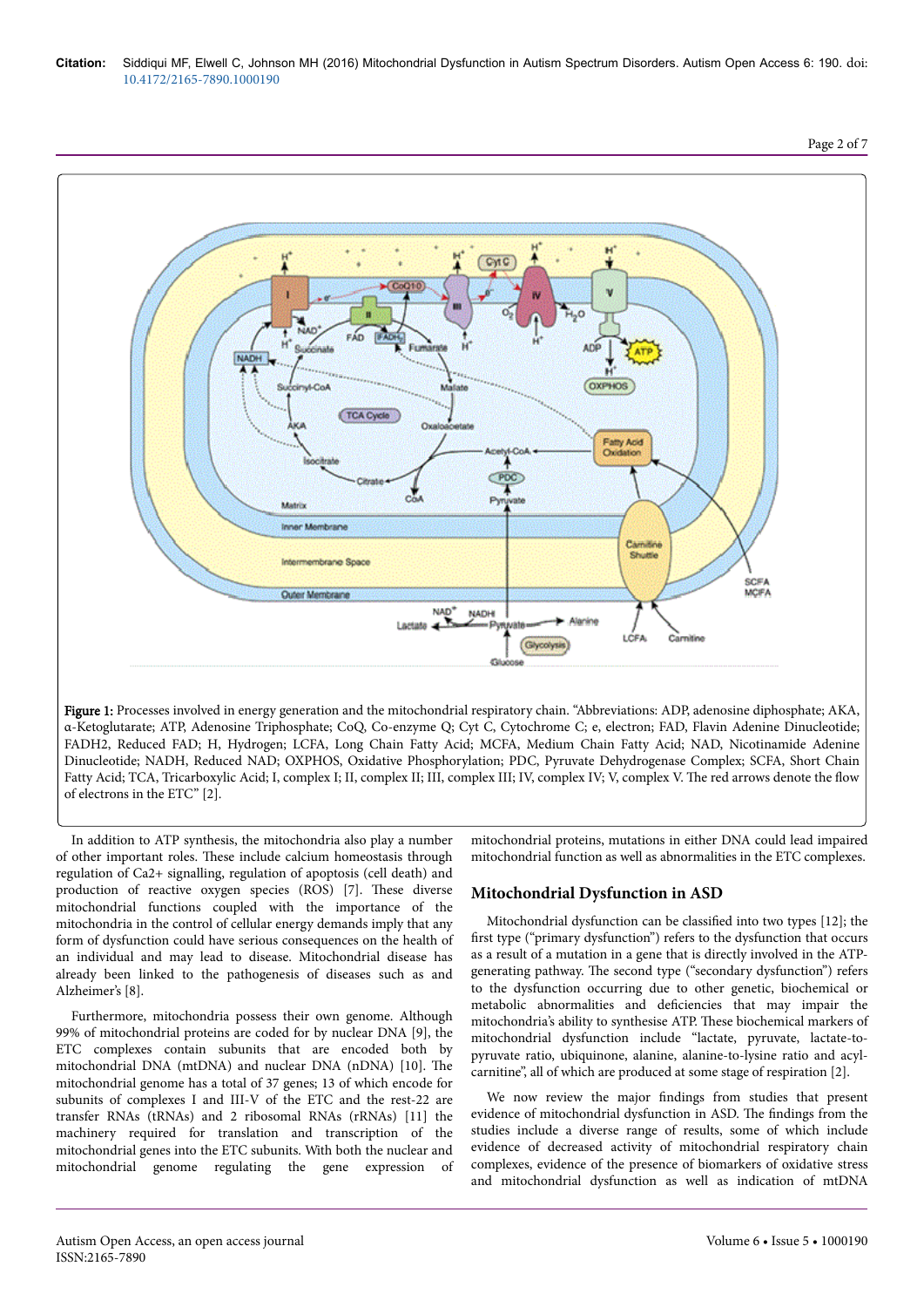mutations (deletions and replications). Table one summarises the major findings from the studies discussed herein.

# **Evidence of Mitochondrial Dysfunction using Magnetic Resonance Spectroscopy**

Minshew et al. [13] conducted a study in 1993 using Phosphorus-31 magnetic resonance spectroscopy (31P MRS) and reported evidence of mitochondrial energy metabolism abnormalities. Нe study investigated brain energy and phospholipid metabolism in the dorsal prefrontal cortex of autistic adolescents, by looking at phosphocreatine, ADP, ATP, inorganic phosphate and phosphomonoesters, phosphodiesters respectively. Нe study reported abnormal metabolite levels for both brain energy and phospholipid metabolism, in the group with ASD. Furthermore, these metabolite levels were compared with scores from language and intelligence tests within the same group. Нe study reported a positive correlation between low intelligence and language scores and abnormal metabolite levels in the autistic group, in comparison to controls.

Similar evidence has emerged for brain metabolic marker "N-acetylaspartate" (NAA) using the same technique. NAA is an important brain metabolite and a marker for mitochondrial dysfunction [14-16] since it is synthesised solely by neuronal mitochondria and one of its main functions includes contributing to the production of energy by mitochondria. Reduced NAA concentrations were also reported in a study conducted by Friedman et al. Friedman et al. in a group of 45 children with ASD, 13 typically developing (TD) controls and 15 children with development delay reported reduced in the ASD group in comparison to the controls [17]. Furthermore, Ipser et al. [18] conducted a study including autistic children and adults and found a significantly lower levels of NAA in the white and grey matter of the brains of the autistic children. Meanwhile across age, the study reported significantly lower levels of NAA in the grey matter of the cerebellum, the anterior cingulate cortex and parietal cortex.

Goldenthal et al. reported reduced NAA, phosphocreatine and creatine levels in the left thalamus of children with autism [16]. Phosphocreatine and creatine provide information about cellular energy metabolism that have a particularly important role in tissues with high fluctuating energy demands. Furthermore, a more recent study using proton spectroscopy conducted by the same group reports decreased ratio of NAA to phosphocreatine (PCr) and creatine (Cr) in the anterior white matter of children with autism [19].

#### **Levels of Electron Transport Chain Complexes**

As the ETC has a vital role in ATP production, many studies have investigated the respiratory chain complexes for function, gene expression levels and activity levels. A study conducted by Chauhan et al. in 2011 examined a number of different areas of the post-mortem brain tissue [20] (over a wide age range of individuals with ASD), including the frontal, temporal, parietal and occipital cortices as well as the cerebellum, to investigate the protein levels of the ETC complexes. The results of this study demonstrated decreased levels of respiratory chain complexes in the frontal and temporal cortex and the cerebellum in the ASD group of children aged 4-10 years. Нrough further investigation, the cerebellum was found to have decreased levels of ETC complexes III and V, while the frontal cortex was reported to have reduced levels of all respiratory chain complexes [20]. Нese results were not found in the ASD group aged 14-39 years, therefore suggesting brain region-specific developmental changes in the

respiratory chain complexes in ASD children. It could also suggest that development of abnormalities in the respiratory chain could later on lead to mitochondrial disease and potentially contribute to the onset of autism symptoms. A similar study by Tang et al. [21] observed severe ETC impairment with reduced levels of all ETC complexes (except complex II) in children with ASD of age less than 10 years, in postmortem temporal lobe brain tissue. Нe study also found lower complex I and IV enzyme activity.

Gu et al. in 2013 investigated the respiratory chain complexes as well as pyruvate dehydrogenase activity in the post-mortem frontal cortex tissue in 14 ASD individuals [22]. Нe study reported significantly decreased pyruvate dehydrogenase activity (35% reduction) along with reduced complex I and V activity, in the ASD group. Pyruvate dehydrogenase is a key enzyme involved in conversion of pyruvate to acetyl-CoA. Its reduced activity would result in insufficient removal of pyruvate and lactate for the TCA cycle, causing insufficient ATP generation. The results from this study support others that have reported the association of mitochondrial dysfunction, abnormal pyruvate and lactate levels [23,24], with autism by suggesting that abnormal pyruvate dehydrogenase activity may play a role in high levels of these metabolites in ASD.

A number of other studies investigated the activity of mitochondrial ETC complexes in tissue other than brain. Giulivi et al. Investigated mitochondrial dysfunction by studying lymphocytes in 10 children with ASD and 10 controls [25]. Here too, the results demonstrated impaired ETC complex I in the ASD group. They also reported on pyruvate dehydrogenase activity which was found to be significantly decreased (50%) in the ASD group. A more recent study conducted by Goldenthal et al. investigated mitochondrial enzyme deficiencies in buccal swabs of children with autism [15]. Нis study reports extensive ETC abnormalities in 42% of the ASD group.

Although there are inconsistencies in the brain areas examined in these studies, there is clear indication of the presence of abnormalities in respiratory chain complexes in individuals with autism and these may in fact play a role in the etiology of ASD. Нis can be explained by the fact that the respiratory chain complexes are vital to energy generation, particularly in an area of high energy demand such as the brain. Their deficiency could lead to severe implications such as insufficient energy metabolism and acceleration in production of free radicals, resulting in oxidative stress.

#### **Oxidative Stress**

Reactive oxygen species (ROS) or free radicals are produced during the metabolism of oxygen at the site of oxidative phosphorylation, the electron transport chain. They are a molecular species that contain an unpaired electron and are therefore highly reactive and unstable. Although a regulated level of free radicals is required for key processes such calcium homeostasis, they are capable of attacking important macromolecules such as proteins and lipids, causing cell damage and which can eventually lead to disease. Cell damage caused by ROS is implicated in a number of diseases such as cancer [26,27] and Alzheimer's [8]. Several antioxidant defence mechanisms are employed by the human body to maintain the level of free radicals and regulate the damage they can cause. Нese defence mechanisms include the production of antioxidant enzymes such as glutathione peroxidase and superoxide dismutase (SOD) [5]. Mitochondrial dysfunction, particularly deficiencies in the respiratory chain complexes, could lead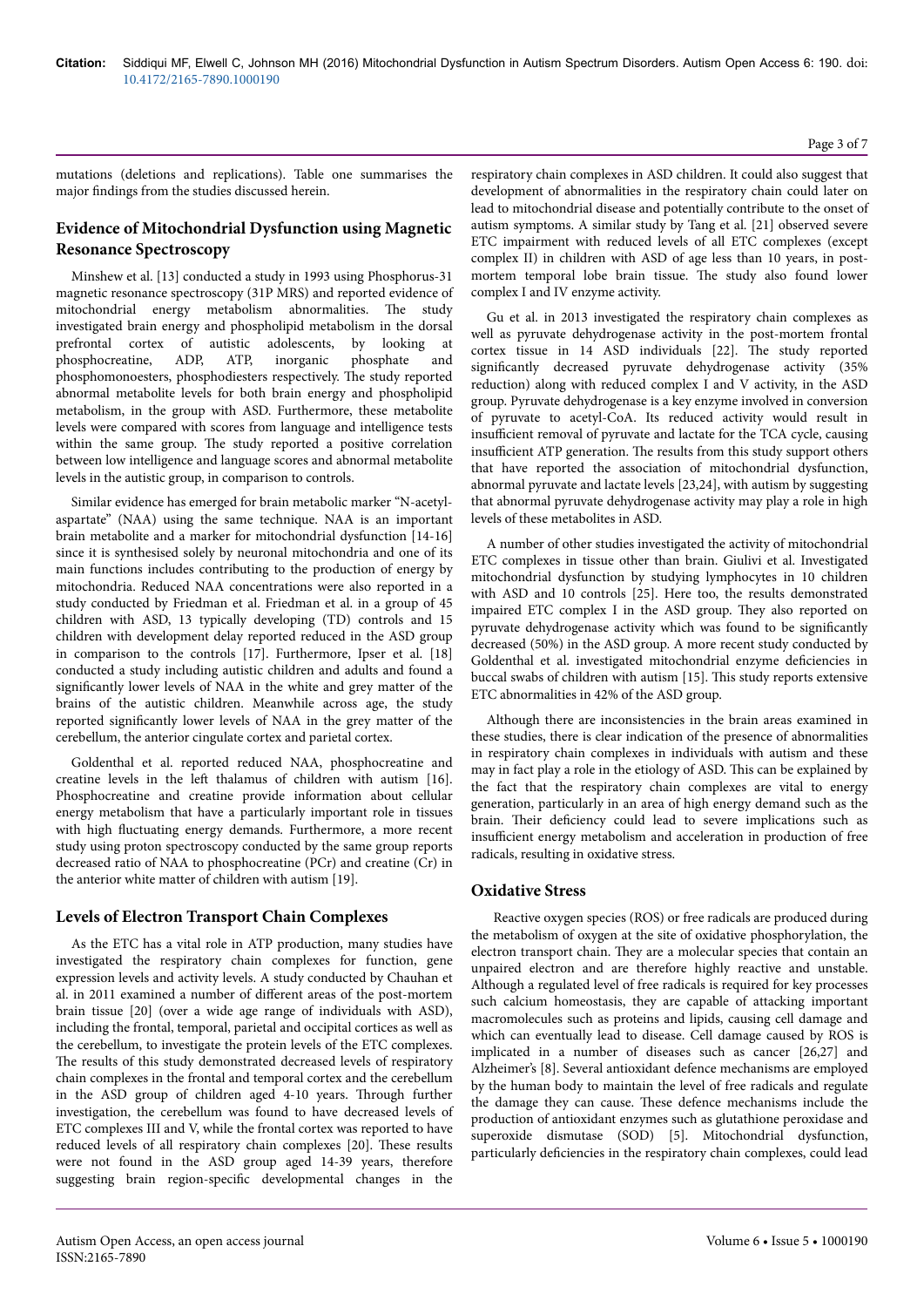to an elevated level of ROS thereby causing an imbalance of ROS production/antioxidant defences, leading to oxidative stress.

Recent studies have demonstrated the co-occurrence of mitochondrial abnormalities and oxidative stress in the post-mortem brain tissue of children with ASD. As discussed earlier, the study by Chauhan et al. [20] demonstrated brain region-specific deficiencies in ETC complexes. Нis study additionally presented evidence of elevated levels of ROS in the same brain regions where respiratory chain complex deficiencies were observed. Similarly the study by Tang et al [21] also discussed earlier reported elevated levels of biomarkers of oxidative stress in the temporal cortex of the ASD group, the same brain region where ETC complex deficiencies were observed. Additionally, the same study reported significantly decreased activity of antioxidant enzyme superoxide dismutase2, which plays an important role in the defence mechanisms against ROS, in the group of children with ASD. A different study by Giulivi et al. [25] reported increased mitochondrial rate of production of antioxidant hydrogen peroxide in the children with autism in comparison to controls.

An earlier study by Chauhan et al. investigated the presence of markers of oxidative stress in brain tissue as well as in urine and blood in a group of individuals with ASD [28]. Нe study revealed significantly increased levels of these markers in the ASD group in comparison to the controls, thereby strengthening the hypothesis that oxidative stress may play a role in the etiology of autism [28].

#### **Electron Transport Chain Gene Expression**

Due to the recent implication of mitochondrial dysfunction in a number of diseases such as Alzheimer's [8,29] and cancer [27], research groups have regained interest in field of mitochondrial genetics and epigenetics. Many processes of mitochondrial gene expression and regulation are, to date, not very well understood. Various studies have set out to explore the variation of mitochondrial gene expression in the respiratory chain enzymes, in individuals with autism. In order to investigate this, one such study by Ginsberg et al. used genome-wide genotyping and DNA methylation sequencing in post-mortem brain tissue, namely cerebellar and occipital, from a group 9 individuals with ASD and 9 controls [30]. Нe results of the study presented evidence of down-regulation of the genes coding for the ETC complexes I and III as well as ATP synthase.

Anitha et al. conducted a gene expression analysis study with specific focus on the 84 genes encoding the mitochondrial respiratory chain complexes [31]. Нe study examined three areas of post-mortem brain tissue, namely the "anterior cingulate gyrus, motor cortex and thalamus" areas in a group of 8 individuals with autism versus 10 controls. Нe results showed reduced gene expression in a number of the genes coding for respiratory chain enzymes in the ASD group. More specifically, in 11 genes coding for complex I, 5 of those coding for complex III and IV and 7 coding for complex V [31].

# **Mitochondrial DNA Mutations**

More recently, studies have utilised real-time polymerase chain reaction (q-PCR) technique to look at mitochondrial DNA copy number in individuals with ASD. DNA copy number variation is a form of structural variations of DNA results in (ab)normal variation in the number of copies of one or more sections of DNA. Нe study conducted by Gu et al. [22], as discussed earlier, found deficient ETC complexes and decreased pyruvate dehydrogenase activity. Нe group

additionally investigated copy number variations (CNVs) of mitochondrial respiratory chain genes. "CNVs are the most common types of structural variations in the human genome" [22]. Нe results demonstrated increased CNVs in 3 respiratory chain genes encoding for subunits of complex I and III a result that was also presented in the study by Giulivi et al. in the lymphocytes of ASD individuals [25]. A more recent study conducted by Chen et al. [32] shows results consistent with the study conducted by Gu et al. Нe study reports mtDNA copy number to be significantly elevated in in peripheral blood cells in children with autism.

### **Conclusion**

Autism is classified as a psychiatric disorder which is characterised entirely by behaviours. Recent studies however, have presented evidence for systemic physiological abnormalities in ASD. Нe studies reviewed herein provide support to the idea of a link between mitochondrial dysfunction and the behavioural phenotype of autism. A number of different techniques have been employed to investigate a range of potential aspects of this link and many have reported decreased mitochondrial gene expression, decreased activity of electron transport chain complexes and abnormal levels of peripheral markers of mitochondrial function. However, due to the variation and inconsistency in techniques used, there are limitations to the studies reviewed here. These limitations make it difficult to determine whether mitochondrial dysfunction is a feature of all individuals with ASD, whether it is a cause or an effect of autism and whether such dysfunctions are localised to specific regions of the brain. Even in light of these however, there are consistent encouraging findings across the different studies and methodologies, indicating that mitochondrial disease may be commonly linked with autism and may be critical in the causal pathway that determines atypicalities in brain function and structure in autism. While further work is required, many studies have reported a stronger association between mitochondrial abnormalities and ASD in children, thereby providing indirect support for a causal role.

Majority of the studies reviewed have examined the post-mortem brain tissue of individuals with ASD. While this is an important step in investigating a potential link between mitochondrial dysfunction and autism, it does not provide the prospective insight that in vivo investigation could deliver. Near-infrared spectroscopy (NIRS) is an optical imaging technique that allows in vivo measurement of chromophore concentration changes, which can be used to derive a measure of cerebral oxygenation changes. With recent developments in the NIRS imaging technique, novel NIRS systems allow investigation of mitochondrial function *in vivo* by measuring optical changes in the brain resulting from oxidative phosphorylation involving brain resulting from oxidative phosphorylation involving mitochondrial electron transport chain enzyme cytochrome-c-oxidase [33,34]. Studies in animals and humans have demonstrated that these changes, measured following hypoxic ischemia, to be correlated with 31Phosphorus magnetic resonance spectroscopy (MRS) biomarkers of cerebral energy failure. Thereby providing evidence for the potential of measuring changes in mitochondrial function resulting from regional changes in the brain induced by neural activity [35]. Adapting these novel NIRS systems for use in children with ASD is an exciting step which can provide useful insight into the role of mitochondrial function in autism. Additionally, it could provide the opportunity to explore whether mitochondrial dysfunction is a causal effect of autism and how its development occurs in the ASD brain.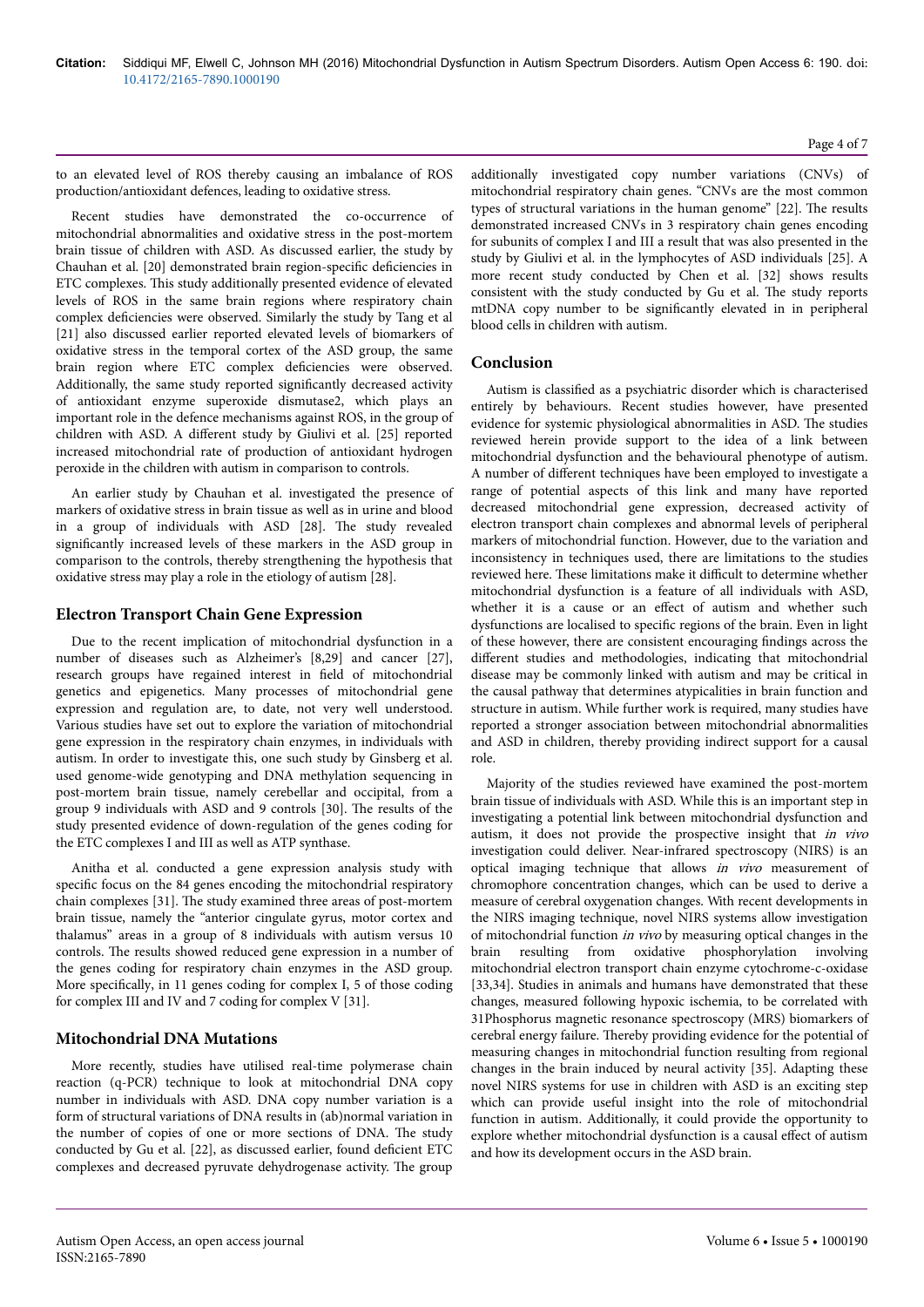**Citation:** Siddiqui MF, Elwell C, Johnson MH (2016) Mitochondrial Dysfunction in Autism Spectrum Disorders. Autism Open Access 6: 190. doi: [10.4172/2165-7890.1000190](http://dx.doi.org/10.4172/2165-7890.1000190)

Page 5 of 7

| <b>Citation</b>        | <b>ASD Cases/Controls</b> | <b>Methods</b>                                                                                                                            | <b>Major findings</b>                                                                                                                                                                              |
|------------------------|---------------------------|-------------------------------------------------------------------------------------------------------------------------------------------|----------------------------------------------------------------------------------------------------------------------------------------------------------------------------------------------------|
| Minshew et al. [13]    | 11/11                     | Phosphorus-31 magnetic<br>resonance spectroscopy                                                                                          | Markers of mitochondrial function were abnormal in ASD brain and correlated with<br><b>ASD behaviours</b>                                                                                          |
| Friedman et al. [17]   | 45/28                     | Echo planar spectroscopic<br>imaging                                                                                                      | "Reduced metabolite N-acetyl-aspartate1 (NAA) concentrations in the ASD group<br>compared to typically developing children"                                                                        |
| Palmieri et al. [36]   | 6/6                       | Quantification of gene<br>expression Western blotting<br>Protein quantification<br>Genomic DNA sequencing                                 | "Higher ETC complex IV activity in ASD group"<br>"ASD group showed higher level of oxidative damage to mitochondrial proteins in<br>Brodmann Area (BA) BA41/422 or BA223"                          |
| Giulivi et al. [25]    | 10/10                     | Quantification of gene<br>expression (q-PCR)<br>Spectrophotometry<br>Measurement of oxygen<br>consumption using Clark-<br>type electrodes | "Mitochondrial dysfunction, mitochondrial DNA over replication and mitochondrial<br>DNA deletions were more likely in ASD group"                                                                   |
| Chauhan et al. [20]    | 8/8                       | Western blotting                                                                                                                          | "Decreased ETC complex activity in the frontal lobe, temporal lobe and cerebellum<br>in ASD group"                                                                                                 |
| Anitha et al. [31]     | 8/10                      | Quantification of gene<br>expression (q-PCR)                                                                                              | "Decreased expression of mitochondrial genes in anterior cingulate gyrus, motor<br>cortex and thalamus in ASD group"                                                                               |
| Ginsberg et al. [30]   | 9/9                       | Whole genome gene<br>expression analysis<br>Genome-wide DNA<br>methylation                                                                | "Decreased ETC complex gene expression in cerebellum and BA194 in ASD group                                                                                                                        |
| Rose et al. [37]       | 15/15                     | Protein assay kit High-<br>performance liquid<br>chromatography Mass<br>spectrometry                                                      | "Decreased aconitase5 activity in cerebellum and BA22 in ASD group"                                                                                                                                |
| Smith et al. [38]      | 69/89                     | Microarray analysis for copy<br>number variation                                                                                          | "Copy number variants (CNV) in autistic patients commonly encompass genes<br>important in mitochondrial function, ion transport and synaptic structure and<br>function"                            |
| Anitha et al. [31]     | 8/10                      | Quantification of gene<br>expression (q-PCR)                                                                                              | "Reduced expression of ETC genes (complexes I, III, IV and V) in the anterior<br>cingulate gyrus, thalamus, motor cortex in ASD group"                                                             |
| Gu et al. [22]         | 14/12                     | Protein quantification<br>mtDNA copy number<br>analysis (q-PCR)                                                                           | "Reduced ETC complex I and V activity in the frontal lobe in ASD group"<br>"Higher mitochondrial DNA copy number compared to nuclear DNA in 3 different<br>mitochondrial genes found in ASD group" |
| Tang et al. [21]       | 20/25                     | Western blotting<br>Quantification and<br>assessment of mtDNA (q-<br>PCR and long-range PCR)<br>Protein quantification                    | "Reduced ETC activity complexes I and IV in BA216 in ASD group"<br>"Higher levels of mitochondrial fission proteins and lower levels of mitochondrial<br>fusion proteins in BA21 of ASD group"     |
| Chen et al. [32]       | 78/83                     | mtDNA copy number<br>analysis (q-PCR)                                                                                                     | "Elevated mtDNA copy number in peripheral blood cells of children with autism"                                                                                                                     |
| Hardan et al. [19]     | 17/17                     | Proton magnetic resonance<br>spectroscopy (1H MRS)                                                                                        | Decreased ratio of NAA to phosphocreatine and creatine in children with ASD                                                                                                                        |
| Goldenthal et al. [15] | 92/68                     | Quantification of protein<br>activity levels<br>(immunocapture assays<br>and spectrophotometry)                                           | Significant mitochondrial respiratory complex chain deficiencies in 42% of children<br>with ASD                                                                                                    |

Table 1: Summary of major findings from studies, including methods used. This table has been adapted from [5].

#### **Notes**

The definitions of the Brodmann areas defined below were taken from [39].

1. "NAA is synthesized in the mitochondria of neurons. One of its functions is to contribute to energy production from the amino acid glutamate in neuronal mitochondria" [14].

2. "Brodmann area is a region of the cerebral cortex, in the human or other primate brain, defined by its structure and organization of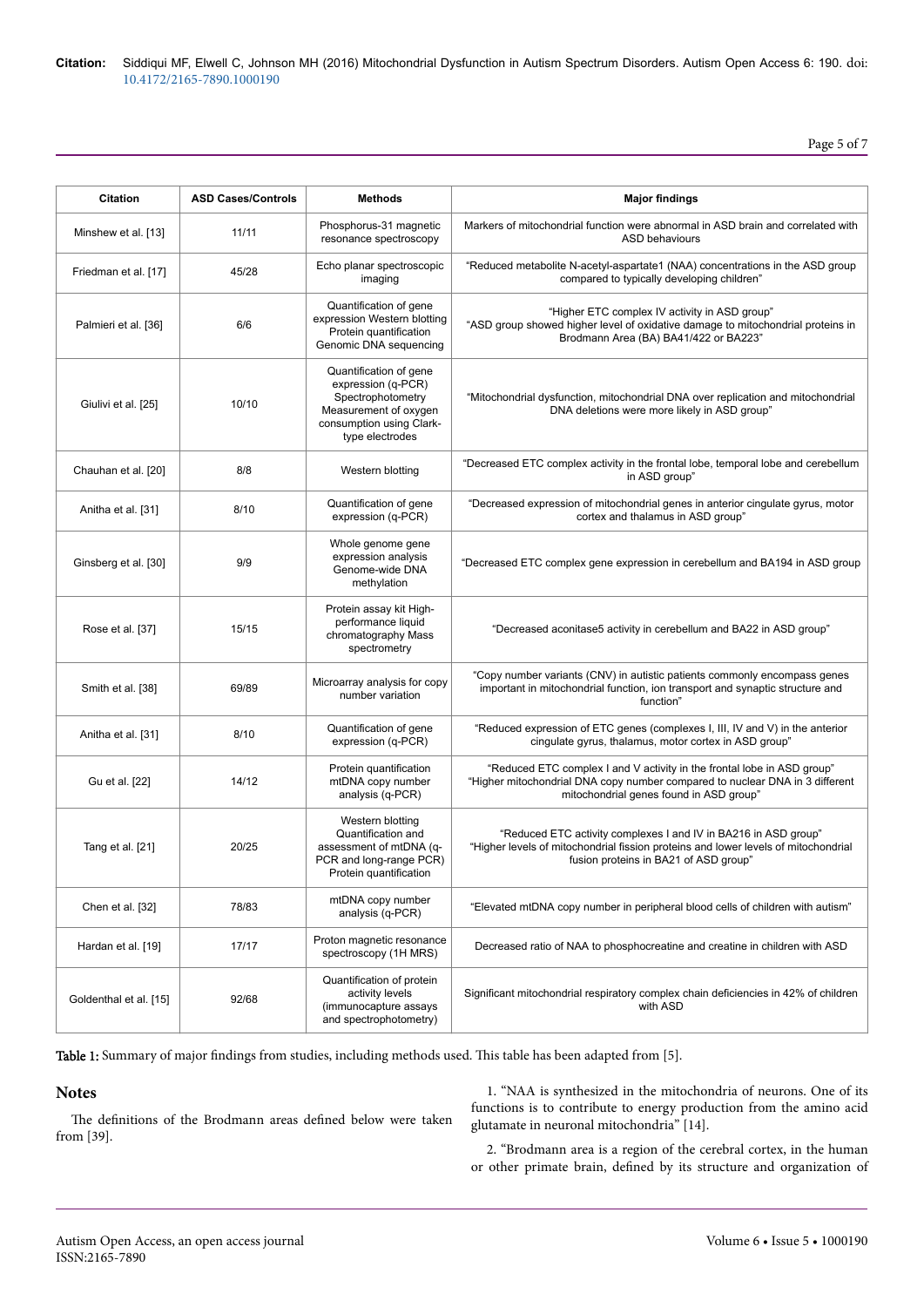cells. BA41/42 is Brodmann areas 41 and 42 respectively that are involved in auditory processing."

3. "BA22 is the Brodmann area 22 region of the human brain. On the left side of the brain this area helps with generation and understanding of individual words. On the right side of the brain it helps to discriminate pitch and sound intensity."

4. "BA19 is the Brodmann area 19 region of the human brain. It is part of the occipital lobe cortex and along with area 18; it comprises the extrastriate (or peristriate) cortex. In humans with normal sight, extrastriate cortex is a visual association area, with feature extracting, shape recognition, and multimodal integrating functions."

5. Aconitase is an enzyme primarily located in the mitochondria involved in the TCA cycle.

6. "BA21 is Brodmann area 21 and it is part of the temporal cortex in the human brain. Нe region encompasses most of the lateral temporal cortex, a region believed to play a part in auditory processing and language."

#### **Acknowledgement**

This work was supported by the Biotechnology and Biological Sciences Research Council [grant number BB/J014567/1]. Johnson received support from the UK Medical Research Council (G0701484 ID: 85031 & MR/K021389/1) and from the Innovative Medicines Initiative Joint Undertaking under Grant Agreement No. 115300, resources of which are composed of financial contribution from the European Union's Seventh Framework Programme (FP7/2007– 2013) and EFPIA companies' in kind contribution.

#### **References**

- 1. American Psychiatric Association (2013) Diagnostic and statistical manual of mental disorders, 5th Edition (DSM-5). Diagnostic Stat Man Ment Disord 4th Ed. TR, p: 280.
- 2. [Rossignol DA, Frye RE \(2012\) Mitochondrial dysfunction in autism](https://dx.doi.org/10.1038/mp.2010.136) [spectrum disorders: A systematic review and meta-analysis. Mol](https://dx.doi.org/10.1038/mp.2010.136) [Psychiatry 17: 290-314.](https://dx.doi.org/10.1038/mp.2010.136)
- 3. [Coleman M, Blass JP \(1985\) Autism and lactic acidosis. J Autism Dev](http://dx.doi.org/10.1007/BF01837894) [Disord 15: 1-8.](http://dx.doi.org/10.1007/BF01837894)
- [Lombard J \(1998\) Autism: A mitochondrial disorder? Med Hypotheses](http://www.sciencedirect.com/science/article/pii/S0306987798902705) [50: 497-500.](http://www.sciencedirect.com/science/article/pii/S0306987798902705)
- 5. [Rossignol DA, Frye RE \(2014\) Evidence linking oxidative stress,](https://dx.doi.org/10.3389/fphys.2014.00150) [mitochondrial dysfunction and](https://dx.doi.org/10.3389/fphys.2014.00150) inflammation in the brain of individuals [with autism. Front Physiol 5: 150.](https://dx.doi.org/10.3389/fphys.2014.00150)
- 6. [Zhu XH, Qiao H, Du F, Xiong Q, Liu X, et al. \(2012\) Quantitative imaging](https://dx.doi.org/10.1016/j.neuroimage.2012.02.013) [of energy expenditure in human brain. Neuroimage 60: 2107–2117.](https://dx.doi.org/10.1016/j.neuroimage.2012.02.013)
- 7. [Devall M, Roubroeks J, Mill J, Weedon M, Lunnon K \(2016\) Epigenetic](https://dx.doi.org/10.1016/j.neulet.2016.02.013) [regulation of mitochondrial function in neurodegenerative disease: New](https://dx.doi.org/10.1016/j.neulet.2016.02.013) [insights from advances in genomic technologies. Neurosci Lett 625:](https://dx.doi.org/10.1016/j.neulet.2016.02.013) [47-55.](https://dx.doi.org/10.1016/j.neulet.2016.02.013)
- 8. [Devall M, Mill J, Lunnon K \(2014\)](https://dx.doi.org/10.2217/epi.14.50) The mitochondrial epigenome: A role [in Alzheimer's disease? Epigenomics 6: 665-675.](https://dx.doi.org/10.2217/epi.14.50)
- 9. [Boengler K, Heusch G, Schulz R \(2011\) Nuclear-encoded mitochondrial](http://dx.doi.org/10.1016/j.bbamcr.2011.01.009) [proteins and their role in cardioprotection. Biochim Biophys Acta 1813:](http://dx.doi.org/10.1016/j.bbamcr.2011.01.009) [1286-1294.](http://dx.doi.org/10.1016/j.bbamcr.2011.01.009)
- 10. [Cotter D, Guda P, Fahy E, Subramaniam S \(2004\) MitoProteome:](https://dx.doi.org/10.1093/nar/gkh048) [Mitochondrial protein sequence database and annotation system. Nucleic](https://dx.doi.org/10.1093/nar/gkh048) [Acids Res 32: D463–467.](https://dx.doi.org/10.1093/nar/gkh048)
- 11. [DiMauro S, Schon EA \(2003\) Mitochondrial respiratory-chain diseases.](http://dx.doi.org/10.1056/NEJMra022567) [N Engl J Med 348: 2656-2668.](http://dx.doi.org/10.1056/NEJMra022567)
- 12. [Haas RH, Parikh S, Falk MJ, Saneto RP, Wolf NI, et al. \(2007\)](http://dx.doi.org/10.1542/peds.2007-0391) [Mitochondrial disease: A practical approach for primary care physicians.](http://dx.doi.org/10.1542/peds.2007-0391) [Pediatrics 120: 1326-1333.](http://dx.doi.org/10.1542/peds.2007-0391)
- 13. [Minshew NJ, Goldstein G, Dombrowski SM, Panchalingam K, Pettegrew](http://www.sciencedirect.com/science/article/pii/0006322393900178) [JW \(1993\) A preliminary 31P MRS study of autism: evidence for under](http://www.sciencedirect.com/science/article/pii/0006322393900178) [synthesis and increased degradation of brain membranes. Biol Psychiatry](http://www.sciencedirect.com/science/article/pii/0006322393900178) [33: 762-773.](http://www.sciencedirect.com/science/article/pii/0006322393900178)
- 14. Clark JB (1998) N-acetyl aspartate: A marker for neuronal loss or mitochondrial dysfunction. Dev Neurosci 20: 271-276.
- 15. [Goldenthal MJ, Damle S, Sheth S, Shah N, Melvin J, et al. \(2015\)](https://dx.doi.org/10.2217/bmm.15.72) [Mitochondrial enzyme dysfunction in autism spectrum disorders; a novel](https://dx.doi.org/10.2217/bmm.15.72) [biomarker revealed from buccal swab analysis. Biomark Med 9: 957–965.](https://dx.doi.org/10.2217/bmm.15.72)
- 16. [Hardan AY, Minshew NJ, Melhem NM, Srihari S, Jo B, et al. \(2008\) An](https://dx.doi.org/10.1016/j.pscychresns.2007.12.002/) [MRI and proton spectroscopy study of the thalamus in children with](https://dx.doi.org/10.1016/j.pscychresns.2007.12.002/) [autism. Psychiatry Res Neuroimaging 163: 97–105.](https://dx.doi.org/10.1016/j.pscychresns.2007.12.002/)
- 17. [Friedman SD, Shaw DW, Artru AA, Richards TL, Gardner J, et al. \(2003\)](http://www.neurology.org/content/60/1/100.long) [Regional brain chemical alterations in young children with autism](http://www.neurology.org/content/60/1/100.long) [spectrum disorder. Neurology 6: 100–107.](http://www.neurology.org/content/60/1/100.long)
- 18. [Ipser JC, Syal S, Bentley J, Adnams CM, Steyn B, et al. \(2012\) 1H-MRS in](http://dx.doi.org/10.1007/s11011-012-9293-y) [autism spectrum disorders: A systematic meta-analysis. Metab Brain Dis](http://dx.doi.org/10.1007/s11011-012-9293-y) [27: 275-287.](http://dx.doi.org/10.1007/s11011-012-9293-y)
- 19. [Hardan AY, Fung LK, Frazier T, Berquist SW, Minshew NJ, et al. \(2015\) A](https://dx.doi.org/10.1016/j.pnpbp.2015.11.005) [proton spectroscopy study of white matter in children with autism. Prog](https://dx.doi.org/10.1016/j.pnpbp.2015.11.005) [Neuro Psychopharmacology Biol Psychiatry 66: 48–53.](https://dx.doi.org/10.1016/j.pnpbp.2015.11.005)
- 20. [Chauhan A, Gu F, Essa MM, Wegiel J, Kaur K, et al. \(2011\) Brain](https://dx.doi.org/10.1111/j.1471-4159.2011.07189.x) regionspecific deficit [in mitochondrial electron transport chain complexes in](https://dx.doi.org/10.1111/j.1471-4159.2011.07189.x) [children with autism. J Neurochem 117: 209-220.](https://dx.doi.org/10.1111/j.1471-4159.2011.07189.x)
- 21. [Tang G, Rios PG, Kuo SH, Akman HO, Rosoklija G, et al. Mitochondrial](https://dx.doi.org/10.1016/j.nbd.2013.01.006) [abnormalities in temporal lobe of autistic brain. Neurobiol Dis 54: 349–](https://dx.doi.org/10.1016/j.nbd.2013.01.006) [361.](https://dx.doi.org/10.1016/j.nbd.2013.01.006)
- 22. [Gu F, Chauhan V, Kaur K, Brown WT, LaFauci G, et al. \(2013\) Alterations](https://dx.doi.org/10.1038/tp.2013.68) [in mitochondrial DNA copy number and the activities of electron](https://dx.doi.org/10.1038/tp.2013.68) [transport chain complexes and pyruvate dehydrogenase in the frontal](https://dx.doi.org/10.1038/tp.2013.68) [cortex from subjects with autism. Transl Psychiatry 3: e299.](https://dx.doi.org/10.1038/tp.2013.68)
- 23. [Weissman JR, Kelley RI, Bauman ML, Cohen BH, Murray KF, et al.](http://dx.doi.org/10.1371/journal.pone.0003815) [\(2008\) Mitochondrial disease in autism spectrum disorder patients: A](http://dx.doi.org/10.1371/journal.pone.0003815) [cohort analysis. PLoS One 3: 11.](http://dx.doi.org/10.1371/journal.pone.0003815)
- 24. Oliveira G, Diogo L, Grazina M, Garcia P, Ataíde CA, et al. (2005) Mitochondrial dysfunction in autism spectrum disorders: A populationbased study. Dev Med Child Neurol 47: 185–189.
- 25. [Cecilia Giulivi PY-FZ, Alicja Omanska-Klusek BS, Catherine Ross-Inta](http://dx.doi.org/10.1001/jama.2010.1706) [MS, Sarah Wong BS, Irva Hertz-Picciotto BS, et al. Mitochondrial](http://dx.doi.org/10.1001/jama.2010.1706) [dysfunction in autism. JAMA 304: 2389–2396.](http://dx.doi.org/10.1001/jama.2010.1706)
- 26. [Feng S, Xiong L, Ji Z, Cheng W, Yang H \(2012\) Correlation between](https://dx.doi.org/10.3892/mmr.2012.870) [increased ND2 expression and demethylated displacement loop of](https://dx.doi.org/10.3892/mmr.2012.870) [mtDNA in colorectal cancer. Mol Med Rep 6: 125–130.](https://dx.doi.org/10.3892/mmr.2012.870)
- 27. [Wen SL, Zhang F, Fenn S \(2013\) Decreased copy number of](https://dx.doi.org/10.3892%2Fol.2013.1492) [mitochondrial DNA: A potential diagnostic criterion for gastric cancer.](https://dx.doi.org/10.3892%2Fol.2013.1492) [Oncol Lett 6: 1098–1102.](https://dx.doi.org/10.3892%2Fol.2013.1492)
- 28. [Chauhan A, Chauhan V \(2006\) Oxidative stress in autism.](http://dx.doi.org/10.1016/j.pathophys.2006.05.007) [Pathophysiology 13: 171-181.](http://dx.doi.org/10.1016/j.pathophys.2006.05.007)
- 29. [Chandrasekaran K, Giordano T, Brady DR, Stoll J, Martin LJ, et al. \(1994\)](http://www.sciencedirect.com/science/article/pii/0169328X94901473) [Impairment in mitochondrial cytochrome oxidase gene expression in](http://www.sciencedirect.com/science/article/pii/0169328X94901473) [Alzheimer disease. Brain Res Mol Brain Res 24: 336–340.](http://www.sciencedirect.com/science/article/pii/0169328X94901473)
- 30. [Ginsberg MR, Rubin RA, Falcone T, Ting AH, Natowicz MR \(2012\) Brain](http://dx.doi.org/10.1371/journal.pone.0044736) [transcriptional and epigenetic associations with autism. PLoS One 7:](http://dx.doi.org/10.1371/journal.pone.0044736) [e44736.](http://dx.doi.org/10.1371/journal.pone.0044736)
- 31. Anitha A, Nakamura K, Нanseem I, Yamada K, Iwayama Y, et al. (2012) Brain region-specific altered expression and association of mitochondriarelated genes in autism. Mol Autism 3: 12.
- 32. [Chen S, Li Z, He Y, Zhang F, Li H, et al. \(2015\) Elevated mitochondrial](https://dx.doi.org/10.1186/s12888-015-0432-y) [DNA copy number in peripheral blood cells is associated with childhood](https://dx.doi.org/10.1186/s12888-015-0432-y) [autism. BMC Psychiatry 15: 50.](https://dx.doi.org/10.1186/s12888-015-0432-y)